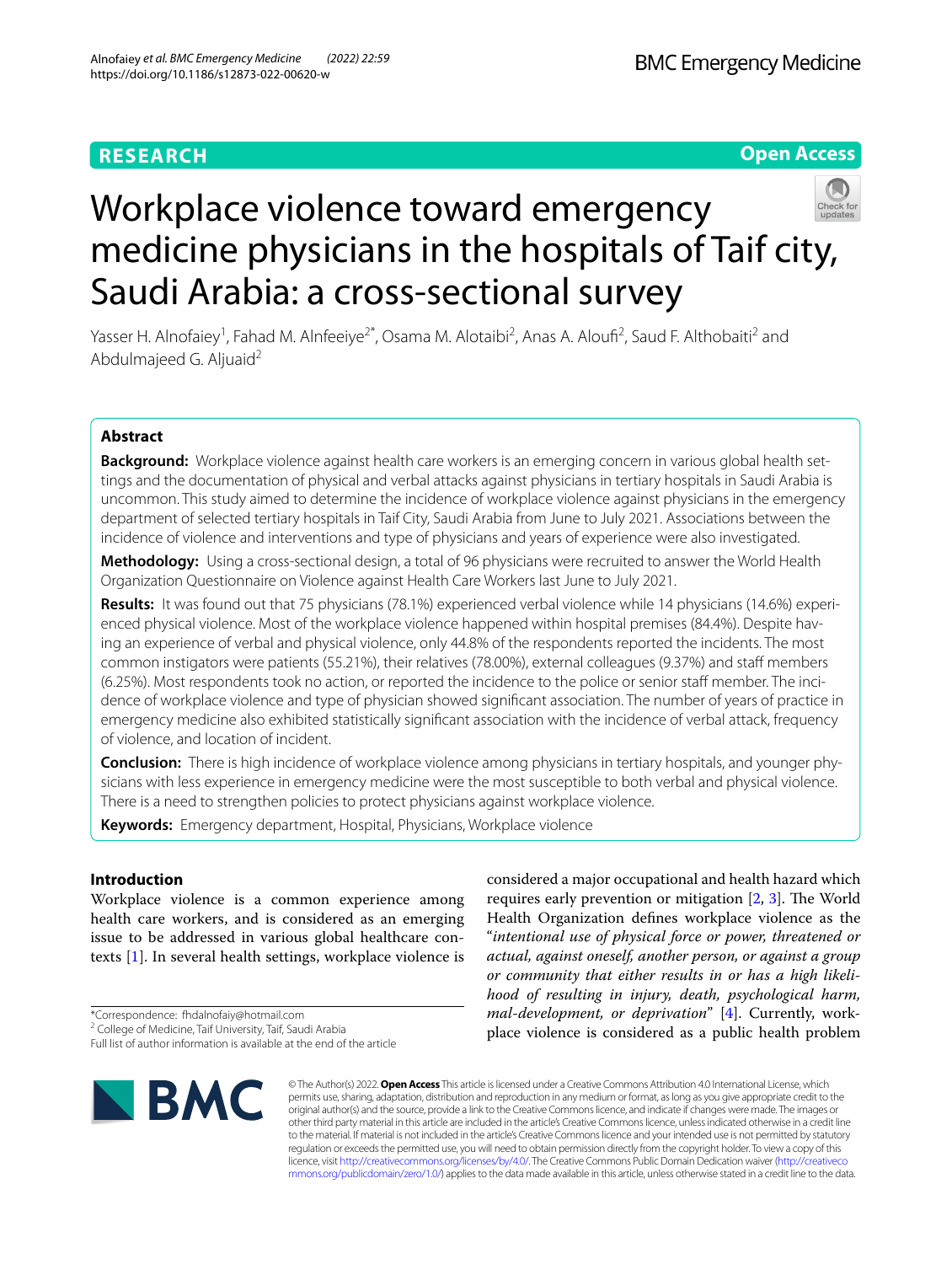[[5,](#page-7-4) [6](#page-7-5)]. In most cases, workplace violence involved physical attacks, verbal abuse and initiation of mental stress. Reports on workplace violence has included several health care workers such as nurses  $[7-11]$  $[7-11]$ , emergency medical technicians [[12\]](#page-7-8), and physicians [\[5](#page-7-4), [13](#page-7-9), [14](#page-7-10)]. In Saudi Arabia, there is a lack of policy which promotes the protection health care workers from workplace violence which is instigated by patients.

According to the WHO, workplace violence can involve physical and psychological violence, both of which leads to decline in workplace productivity and health care quality [\[1](#page-7-0)]. In addition, workplace violence has been reported to be related to job burnout, job dissatisfaction, and turnover intention [[2\]](#page-7-1). It was reported that in the health care settings, the most common types of violence reported include verbal abuse, threatening behaviors, physical assaults, and sexual harassment [\[8](#page-7-11)]. In either case, violence against health care workers leads to a negative efect on both physical and psychological well-being in various health settings [\[5](#page-7-4)].

The most common setting of physical and psychological violence is the hospital  $[9, 15-17]$  $[9, 15-17]$  $[9, 15-17]$  $[9, 15-17]$ . In various studies, the perpetrators of workplace violence included patients and visitors [[15,](#page-7-13) [17](#page-7-14), [18](#page-7-15)], and other workers [\[17,](#page-7-14) [19](#page-7-16)]. Some of the most common instigating causes of workplace violence include failure to meet patient expectations  $[5, 7]$  $[5, 7]$  $[5, 7]$  $[5, 7]$  and deficient staff number  $[4]$  $[4]$  $[4]$  which lead to patient aggression. While it is expected that patient dissatisfaction should encourage feedback towards the improvement of health care services in the emergency department, there is also a possibility that the stressful environment in the health setting may initiate incidence of workplace violence.

In Saudi Arabia, initial efforts in assessing the incidence of workplace violence have been documented among health care workers. Violence towards health care workers have been documented among nurses in the emergency department in Riyadh [[7\]](#page-7-6), with most cases associated with verbal abuse while physical abuse was relatively uncommon. Violence against health care workers situated in primary care centers in Al Khobar, Eastern Province has also been documented [\[20](#page-7-17)], with most cases attributed to verbal violence and intimidation. However, the incidence of workplace violence among physicians working in the emergency department in Taif City, Saudi Arabia is still undocumented. In another study, it was reported that the most common form of workplace violence in the emergency department of certain hospitals in Saudi Arabia were related to verbal attacks [[5\]](#page-7-4) and the most susceptible health care professionals were physicians. In the study of  $[17]$  $[17]$ , it was revealed that nurses in Saudi Arabia who experienced workplace violence did

not report the incidence due to fear for negative consequences and feelings of uselessness.

With the pervasiveness of workplace violence, the manner how the issue on physical and verbal violence was resolved between health care professionals and the perpetrators was often remarked to be unsatisfactory [\[17](#page-7-14)]. The dismal effort towards protecting health care professionals against violence in the workplace may compromise the well-being of health care professionals, leading to poor performance and consequent work dissatisfaction. In Saudi Arabia, issues on work and may require further investigation to promote the well-being of the health care worker and the patient.

Hence, this study sought to investigate the incidence of physical and verbal violence in selected hospitals in Taif City, Saudi Arabia, and the interventions done by the physicians to mitigate workplace violence. In addition, associations between the incidence of violence and interventions done with the type of physicians, and type of physicians and years of experience in the emergency medicine department were also investigated. The results of the study can serve as a guide to the development of relevant hospital policies which can address workplace violence in the emergency department of hospitals in Taif City, Saudi Arabia. The study's aim to determine the types of workplace violence and types of perpetrators in the workplace can provide context-specifc policies that can address not only the concerns of residents and physicians, but other health care workers as well. Furthermore, the information gathered on the current intervention utilized by physicians in the emergency department of hospitals to address the incidence of verbal and physical violence can also be utilized to draft additional guidelines on national policies which protects the rights of health care professionals.

# **Subjects and methods**

This study utilized a cross-sectional research design using an adapted research instrument, duly adapted for online data gathering. Physician respondents who work in the emergency department were recruited from Taif City, Saudi Arabia. The inclusion criteria of respondents included: a) currently employed physician in a hospital in Taif city, b) male or female, c) works in morning, afternoon or night shifts, and d) willing to participate in the study. For the exclusion criteria, any respondent who refused to sign the informed consent prior to answering the research instrument, or who are unable to answer the test due to any health condition, or those who have other conditions which might infuence their performance on the test were excluded from the study. All respondents who did not have any internet access and expressed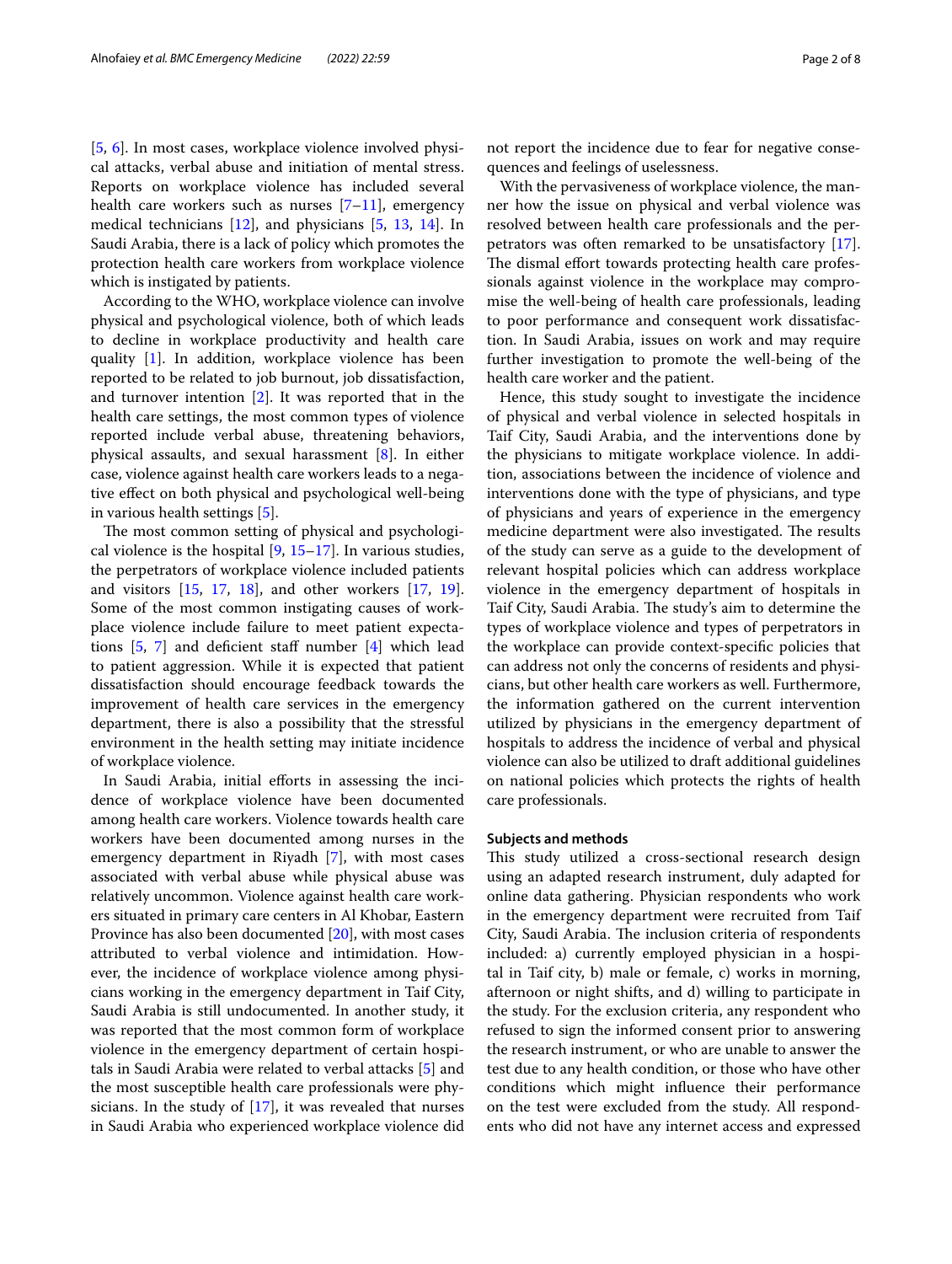withdrawal from answering the questionnaire were also excluded from the analysis of data.

This study gathered data using the WHO Questionnaire on Violence against Health Care Workers. The research instrument is divided into three parts. The first part obtained the sociodemographic data of the physicians while the second part determined the respondents' experiences with violence in the workplace. The third part identifed the factors which may lead to violence and strategies for the prevention of violence in workplace, as perceived by the respondents.

The study was approved by the Institutional Ethics Committee of the Directorate of Health Afairs in Taif, Saudi Ministry of Health (MOH), Research Protocol # HAP-02-T067. Anonymity was ensured by assigning a code for each respondent. All fles were secured in a single document to ensure confdentiality of information. Using systematic sampling, a total of 120 residents and physicians were recruited and 96 residents and physicians who received an online link to an electronic version of the research instrument completely answered all questions, which is equivalent to 80% response rate. All respondents were physicians who had worked in the emergency department. The invitation to answer the questionnaire was sent to the respondents' email, after

# **Data analysis**

The data obtained were entered into Microsoft Excel. Quantitative analysis was conducted by summarizing data into frequency and percentage. Chi square  $(\chi^2)$  analysis was performed to determine association of variables using SPSS 27.0 (NY, Armonk). Fisher Exact test was utilized in cases where chi square statistics was not appropriate. Bonferroni adjustment was used as post hoc test for associations which were statistically signifcant. Statistical significance was evaluated at  $\alpha$  = 0.05. All *p* values less than 0.05 were considered statistically signifcant.

# **Results**

# **Demographic characteristics**

Table [1](#page-2-0) shows the demographic characteristics of the respondents. Based on the results, majority of the respondents in this study are male physicians, comprising 74.0% of the total population. The age range of the respondents is relatively young, with majority belonging

<span id="page-2-0"></span>**Table 1** Descriptive statistics of demographic variables  $(n = 96)$ 

| Variable                                       | Category                              | N              | $\%$  |
|------------------------------------------------|---------------------------------------|----------------|-------|
| Gender                                         | Male                                  | 71             | 74.0% |
|                                                | Female                                | 25             | 26.0% |
| Age                                            | Less than or equal to 30 years old    | 51             | 53.1% |
|                                                | 31 to 40 years old                    | 32             | 33.3% |
|                                                | 41 to 50 years old                    | 9              | 9.4%  |
|                                                | Greater than or equal to 51 years old | 4              | 4.2%  |
| Spoken Language                                | Arabic                                | 89             | 92.7% |
|                                                | English                               | 7              | 7.3%  |
| <b>Type of Physician</b>                       | Junior Resident                       | 40             | 41.7% |
|                                                | Senior Resident                       | 30             | 31.3% |
|                                                | Staff Physician                       | 17             | 17.7% |
|                                                | Assistant Consultant                  | 3              | 3.1%  |
|                                                | Consultant                            | 6              | 6.3%  |
| <b>Years of Practice in Emergency Medicine</b> | 5 years or less                       | 64             | 66.7% |
|                                                | 6 to 20 years                         | 30             | 31.3% |
|                                                | 21 to 30 years                        | $\overline{2}$ | 2.1%  |
| <b>Emergency medicine board certification</b>  | No                                    | 68             | 70.8% |
|                                                | Yes                                   | 28             | 29.2% |
| <b>Type of Hospital</b>                        | Governmental (MOH)                    | 85             | 88.5% |
|                                                | Governmental (Non-MOH)                | 10             | 10.4% |
|                                                | Private                               | $\mathbf{1}$   | 1.0%  |
| <b>Residency Program</b>                       | No                                    | 26             | 27.1% |
|                                                | Yes                                   | 70             | 72.9% |
|                                                |                                       |                |       |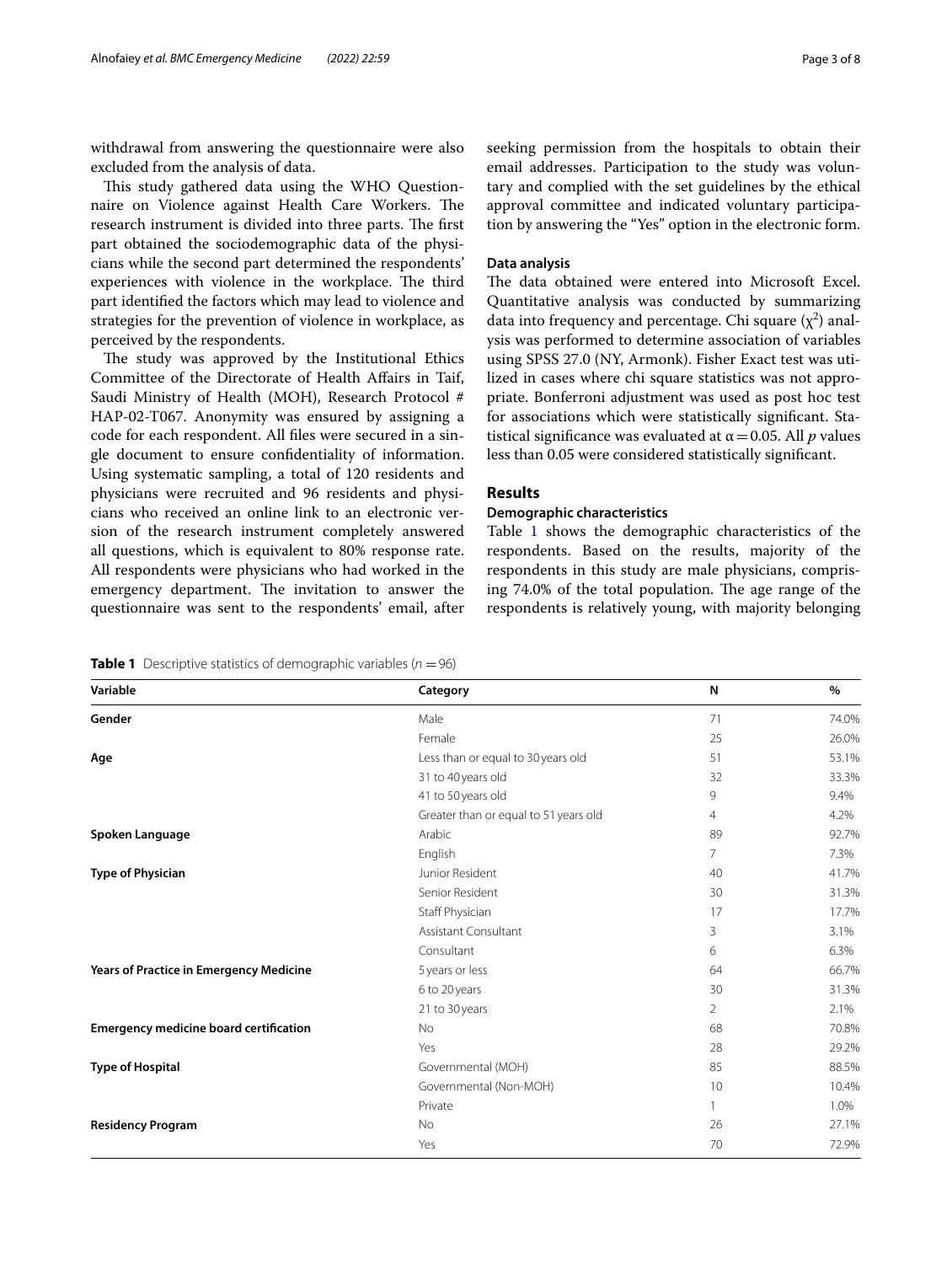to less than or equal to 30 years old (53.1%), followed by 31 to 40years old (33.3%). Most respondents speak Arabic (92.7%), while the rest speak English (7.3%). Most of the respondents are also junior residents, comprising 41.7% of the total population. This is followed by senior residents (31.3%), and staff physicians (17.7%).

Based on the experience in emergency medicine, a large number of the respondents had 5 years or less experience (66.7%), while some had 6 to 20 years of experience (31.3%). Most respondents had no emergency medicine board certifcation (70.8%) and a large majority work in governmental (MOH) hospital. Lastly, most respondents have completed residency programs (72.9%).

Table [2](#page-3-0) shows the incidence of workplace violence and the measures done by the physicians to address both physical and verbal attacks in the emergency department setting. Based on the results, it was found out that a large majority of the respondents did not experience physical attacks (84.4%), although majority experienced verbal attacks (78.1%). The frequency of physical or verbal violence varied, although most respondents experienced the incidence of violence in the workplace about 2 to 3 times (29.2%) or more than 5 times (30.2%). Most cases of physical or verbal violence happened inside the hospital (84.4%). However, the respondents indicated that they adhere to the procedure for reporting violence in the workplace (82.3%). While majority of the respondents (44.8%) report the incidence of violence, other respondents felt that reporting the incidence of violence is useless (29.2%).

Table [3](#page-4-0) shows the association of the incidence of physical and verbal violence, and interventions done by the physicians to the type of physicians who were included in this study. Based on the results, there is a signifcant association between the type of physician, and the reporting of the incidence of violence in the workplace. It can be observed that almost all physicians do report the incidence of physical and verbal attack in the workplace.

Table [4](#page-5-0), on the other hand, shows the association between the incidence of physical and verbal violence, and interventions done by the physicians with the number of years of practice in emergency medicine among physicians. It can be observed that the number of years of practice in emergency medicine is statistically signifcantly associated with the incidence of verbal attack for the past 12months, frequency of physical or verbal violence, and location of the incident of violence.

The respondents revealed that the relatives  $(N = 78,$ %=81.25), patients ( $N = 53$ , %=55.21), external colleagues (*N* = 9, % = 9.37), staff members (*N* = 6, % = 6.25), as perpetrators of physical or verbal violence in the workplace. The results indicate that some residents and

<span id="page-3-0"></span>**Table 2** Incidence of workplace violence and interventions done by the respondents

| Variable                                             | Category                                                       | N           | %     |
|------------------------------------------------------|----------------------------------------------------------------|-------------|-------|
| Physical attack in the workplace<br>(Last 12 months) | <b>No</b>                                                      | 81          | 84.4% |
|                                                      | Yes                                                            | 14          | 14.6% |
|                                                      | Yes, with weapon                                               |             | 1.0%  |
|                                                      |                                                                | $\mathbb N$ | $\%$  |
| Verbal attack in the workplace                       | <b>No</b>                                                      | 21          | 21.9% |
| (Last 12 months)                                     | Yes                                                            | 75          | 78.1% |
| Frequency of physical or verbal violence             | Once                                                           | 12          | 12.5% |
|                                                      | 2 to 3 times                                                   | 28          | 29.2% |
|                                                      | 4 to 5 times                                                   | 15          | 15.6% |
|                                                      | More than 5 times                                              | 29          | 30.2% |
|                                                      | Never                                                          | 12          | 12.5% |
| Location of incident                                 | Did not take place                                             | 13          | 13.5% |
|                                                      | Inside the hospital                                            | 81          | 84.4% |
|                                                      | Both inside and outside the hospital                           | 2           | 2.1%  |
| Procedure for reporting incidence in the workplace   | <b>No</b>                                                      | 8           | 8.3%  |
|                                                      | Yes                                                            | 79          | 82.3% |
|                                                      | I don't know                                                   | 9           | 9.4%  |
| Reporting of violence                                | No, because I am afraid of negative consequences               | 6           | 6.3%  |
|                                                      | No, because I feel reporting the violence incidence is useless | 28          | 29.2% |
|                                                      | No, because I don't know whom to report                        | 2           | 2.1%  |
|                                                      | Yes                                                            | 43          | 44.8% |
|                                                      | Other reasons                                                  | 17          | 17.7% |
|                                                      |                                                                |             |       |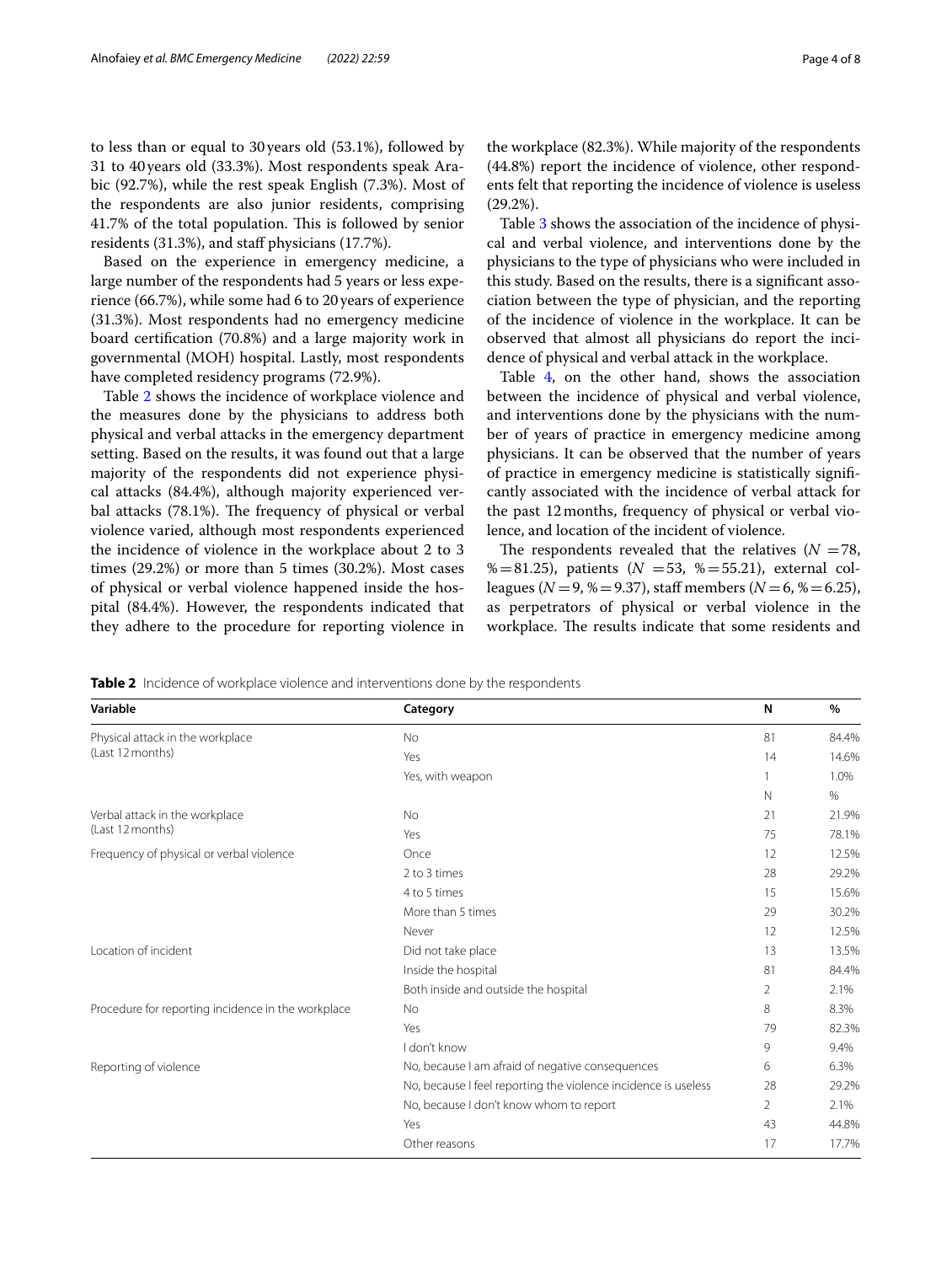| Variable                                                | Category                                                             | <b>Type of Physician</b> |                                                           |                |                |                | $x^2$        | p            |
|---------------------------------------------------------|----------------------------------------------------------------------|--------------------------|-----------------------------------------------------------|----------------|----------------|----------------|--------------|--------------|
|                                                         |                                                                      |                          | Junior Resident Senior Resident Staff Physician Assistant |                | Consultant     | Consultant     |              |              |
| Physical attack in<br>the workplace (last<br>12 months) | No                                                                   | 31                       | 29                                                        | 13             | 3              | 5              | 10.657       | 0.222        |
|                                                         | Yes                                                                  | 9                        | $\Omega$                                                  | $\overline{4}$ | $\Omega$       | 1              |              |              |
|                                                         | Yes, with weapon                                                     | $\mathbf 0$              | $\mathbf{1}$                                              | 0              | 0              | $\Omega$       |              |              |
| Verbal attack in<br>the workplace (last<br>12 months)   | <b>No</b>                                                            | 7                        | 7                                                         | 3              | $\overline{2}$ | 2              |              | 4.646 0.326  |
|                                                         | Yes                                                                  | 33                       | 23                                                        | 14             | $\mathbf{1}$   | $\overline{4}$ |              |              |
| Frequency of physical<br>or verbal violence             | Once                                                                 | 7                        | $\overline{2}$                                            | 2              | $\circ$        | 1              | 18.640       | 0.288        |
|                                                         | 2 to 3 times                                                         | 12                       | 12                                                        | 3              | $\Omega$       | 1              |              |              |
|                                                         | 4 to 5 times                                                         | 8                        | 3                                                         | $\overline{4}$ | 0              | $\Omega$       |              |              |
|                                                         | More than 5 times                                                    | 9                        | 9                                                         | 7              | 1              | 3              |              |              |
|                                                         | Never                                                                | 4                        | 4                                                         | 1              | $\overline{2}$ | 1              |              |              |
| Location of incident                                    | Outside the hospital                                                 | 4                        | 5                                                         | 1.             | $\overline{2}$ | 1              |              | 11.543 0.173 |
|                                                         | Inside the hospital                                                  | 34                       | 25                                                        | 16             | 1              | 5              |              |              |
|                                                         | Both inside and outside<br>the hospital                              | $\overline{2}$           | $\Omega$                                                  | 0              | $\Omega$       | $\Omega$       |              |              |
| Knowledge of pro-                                       | <b>No</b>                                                            | 2a                       | 1a                                                        | 4a             | 1a             | 0a             | 22.700       | 0.004        |
| cedure for reporting                                    | Yes                                                                  | 30a,b                    | 29 <sub>b</sub>                                           | 13a,b          | 1a             | 6a,b           |              |              |
| incidence in workplace                                  | I don't know                                                         | 8a,b                     | 0 <sub>b</sub>                                            | 0a,b           | 1a             | 0a,b           |              |              |
| Reporting of violence                                   | No, because I am afraid<br>of negative conse-<br>quences             | 1                        | $\mathbf{1}$                                              | 3              | $\Omega$       | $\mathbf{1}$   | 24.490 0.079 |              |
|                                                         | No, because I feel<br>reporting the violence<br>incidence is useless | 13                       | 7                                                         | 5              |                | $\overline{2}$ |              |              |
|                                                         | No. because I don't<br>know whom to report                           | $\circ$                  | $\mathbf{1}$                                              | $\circ$        |                | $\mathbf{0}$   |              |              |
|                                                         | Other reasons                                                        | 9                        | 5                                                         | 2              | $\Omega$       |                |              |              |
|                                                         | Yes                                                                  | 17                       | 16                                                        | 7              |                | $\overline{2}$ |              |              |

## <span id="page-4-0"></span>**Table 3** Association of incidence of violence and interventions done with the type of physicians

Post-hoc test used was Bonferroni adjustment. Data assigned with different letters indicate significant difference of column proportions at α = 0.0

physicians have experienced workplace violence from multiple perpetrators. When asked on their response to the incidence of violence, 20.83% responded that they took no action, 20.83% reported the incidence to the police and 17.71% reported it to their senior staff member. It is noteworthy to report in this study that 20.83% also took no action, and the rest had no experience of violence.

# **Discussion**

The emergency department is one of the most stressful health environments in the hospital, and health workers in the emergency department face threats to safety and security due to workplace violence. Physicians are among the health care workers who often experience workplace violence [\[9,](#page-7-12) [14](#page-7-10), [21\]](#page-7-18), and only a handful of literature has studied the dynamics of workplace violence among physicians in the emergency department. While it is acknowledged that collaborative and efforts have been initiated to mitigate workplace violence in hospital settings [\[5](#page-7-4), [7–](#page-7-6)[13](#page-7-9)], much remains to be investigated in the emergency department of hospitals in Saudi Arabia.

The multidisciplinary nature of task required in emergency cases justifes physicians as the most important component of the health care team in the emergency department in hospitals  $[22]$  $[22]$ . Physicians in the emergency department deal with a diverse type of cases which require prompt or immediate intervention, and may require fexibility to prioritize patient needs while ensuring safety. While it is common that patient dissatisfaction allows protection against negligence and malpractice in the emergency department, and requires health professionals to adhere to the highest standard quality of care, patient dissatisfaction might also result to unnecessary incidences such as physical and verbal attacks against health care professionals in the workplace. It is claimed in this study that workplace violence is indeed common in the hospital setting, similar to previous reports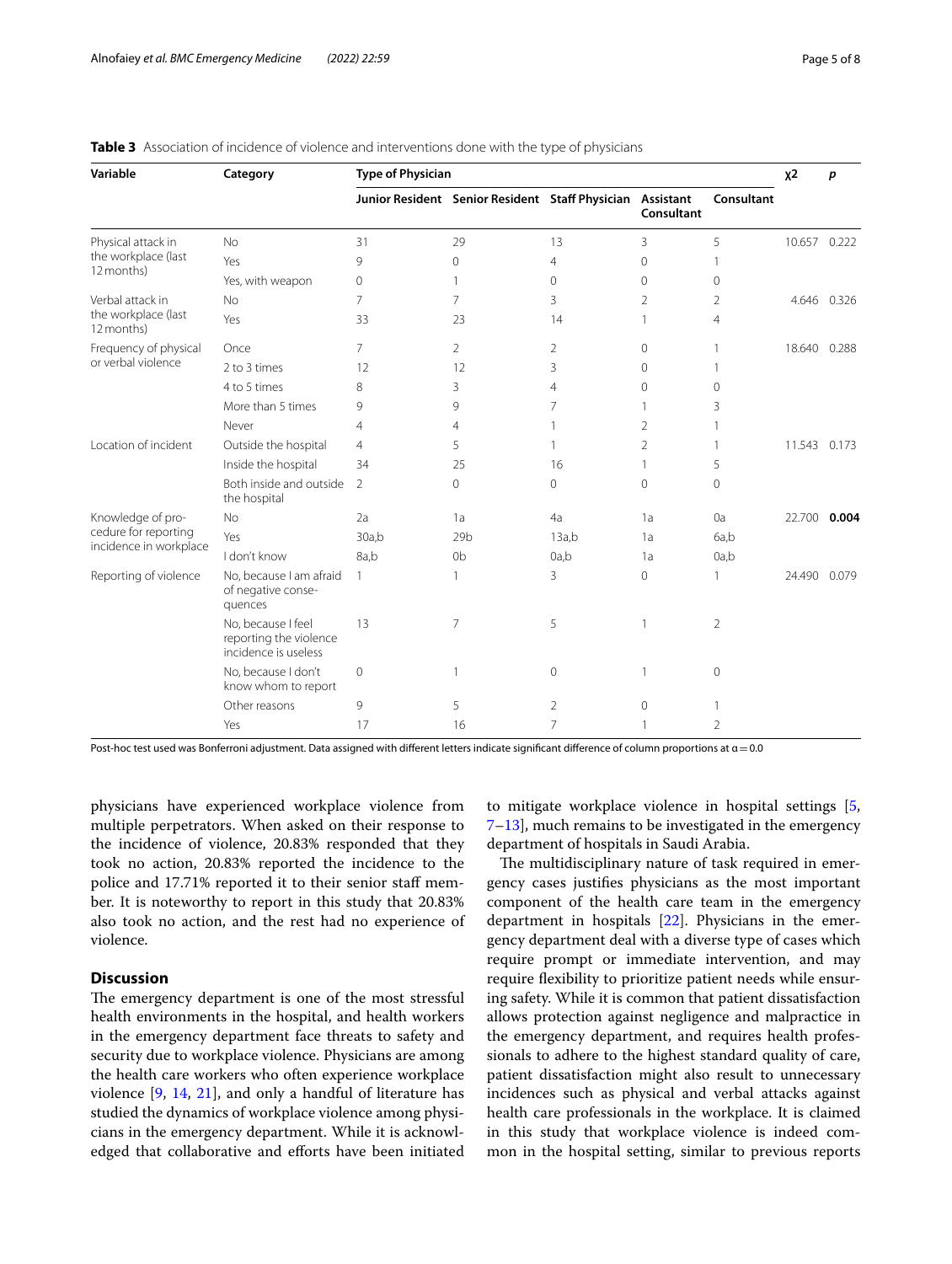| Variable                                                       | Category                                                          | Years of practice in<br><b>Emergency Medicine</b> |              |                                              | $x^2$  | p                        |
|----------------------------------------------------------------|-------------------------------------------------------------------|---------------------------------------------------|--------------|----------------------------------------------|--------|--------------------------|
|                                                                |                                                                   |                                                   |              | 5 years or less 6 to 20 years 21 to 30 years |        |                          |
| Physical attack in the workplace (last<br>12 months)           | No                                                                | 52                                                | 27           | 2                                            |        | 1.766 <sup>ª</sup> 0.779 |
|                                                                | Yes                                                               | 11                                                | 3            | $\Omega$                                     |        |                          |
| Verbal attack in the workplace (last<br>12 months)             | No                                                                | 15a                                               | 4a           | 2 <sub>b</sub>                               |        | 8.515 0.014              |
|                                                                | Yes                                                               | 49a                                               | 26a          | 0 <sub>b</sub>                               |        |                          |
| Frequency of physical or verbal violence                       | Once                                                              | 9a                                                | 3a           | 0a                                           |        | 19.912 0.011             |
|                                                                | 2 to 3 times                                                      | 18a                                               | 10a          | 0a                                           |        |                          |
|                                                                | 4 to 5 times                                                      | 12a                                               | 3a           | 0a                                           |        |                          |
|                                                                | More than 5 times                                                 | 16a                                               | 13a          | 0a                                           |        |                          |
|                                                                | Never                                                             | 9a                                                | 1a           | 2 <sub>b</sub>                               |        |                          |
| Location of incident                                           | Outside the hospital                                              | 10a                                               | 1a           | 2 <sub>b</sub>                               |        | 16.853 0.002             |
|                                                                | Inside the hospital                                               | 52a                                               | 29a          | 0 <sub>b</sub>                               |        |                          |
|                                                                | Both inside and outside the hospital                              | 2a                                                | 0a           | 0a                                           |        |                          |
| Knowledge of procedure for reporting<br>incidence in workplace | No                                                                | 6                                                 | 2            | 0                                            |        | 2.800 0.592              |
|                                                                | Yes                                                               | 50                                                | 27           | 2                                            |        |                          |
|                                                                | I don't know                                                      | 8                                                 |              | $\Omega$                                     |        |                          |
| Reporting of violence                                          | No, because I am afraid of negative<br>consequences               | $\mathfrak{D}$                                    | 4            | $\Omega$                                     | 10.841 | 0.211                    |
|                                                                | No, because I feel reporting the violence<br>incidence is useless | 17                                                | 11           | 0                                            |        |                          |
|                                                                | No, because I don't know whom to report 2                         |                                                   | $\mathbf{0}$ | 0                                            |        |                          |
|                                                                | Other reasons                                                     | 15                                                | 2            | 0                                            |        |                          |
|                                                                | Yes                                                               | 28                                                | 13           | $\overline{2}$                               |        |                          |

<span id="page-5-0"></span>**Table 4** Association of incidence of violence and interventions done with the year of practice in emergency medicine

Post-hoc test used was Bonferroni adjustment. Data assigned with different letters indicate significant difference of column proportions at  $\alpha$  = 0.05

 $[15–17]$  $[15–17]$  $[15–17]$  $[15–17]$ . This study showed there was a high prevalence of workplace violence against physicians in the Emergency Department of hospitals in Taif City, Saudi Arabia, with verbal abuse, and physical violence the most common types of incidents. The main perpetrators of workplace violence were patients or their relatives. However, this study was not able to further identify the profle of patients who commonly instigate workplace violence.

Physicians are among the most important components of the emergency department, and the same can be concluded in the large hospitals of Saudi Arabia. An earlier report has revealed that physicians in Saudi Arabia were the most exposed to verbal and physical violence in the workplace [\[5](#page-7-4)]. Similarly, other studies have also reported that verbal attacks were commonly experienced by physicians in various hospital settings [[9,](#page-7-12) [14,](#page-7-10) [21](#page-7-18)]. Since physicians are the most important component of the health care team in the emergency department, but exhibit susceptibility to work-related stress and possible job dissatisfaction related to workplace violence, there is a possibility that physicians might exhibit poor performance amidst the threat to their safety and morale in the emergency department  $[2]$  $[2]$ . The aforementioned rationale enabled the study to document the incidence of workplace violence against physicians in hospitals of Taif City, Saudi Arabia.

The results of this study agree with other studies which have been conducted earlier in Saudi Arabia. Most experiences related to workplace violence in Saudi Arabia [\[5](#page-7-4), [7\]](#page-7-6) were related to verbal attacks (Table [2\)](#page-3-0). While gender was previously reported to be associated to the type of violence experienced by healthcare workers in the workplace [[7](#page-7-6), [18](#page-7-15)], the results of this study did not fnd any statistically signifcant association with the type of workplace violence and interventions done to mitigate the either verbal or physical abuse with the gender of the physicians. This could be related to the relatively lower number of female respondents who were recruited in this study. However, the data also suggests that the incidence of physical and verbal abuse might be present in both male and female physicians, but in varying degrees, types and contexts.

There are other interesting findings in this study which need to be explained, in the context of the incidence of physical and verbal forms of violence in the emergency departments. It was noted that there were statistically significant associations between the number of years of practice in emergency medicine with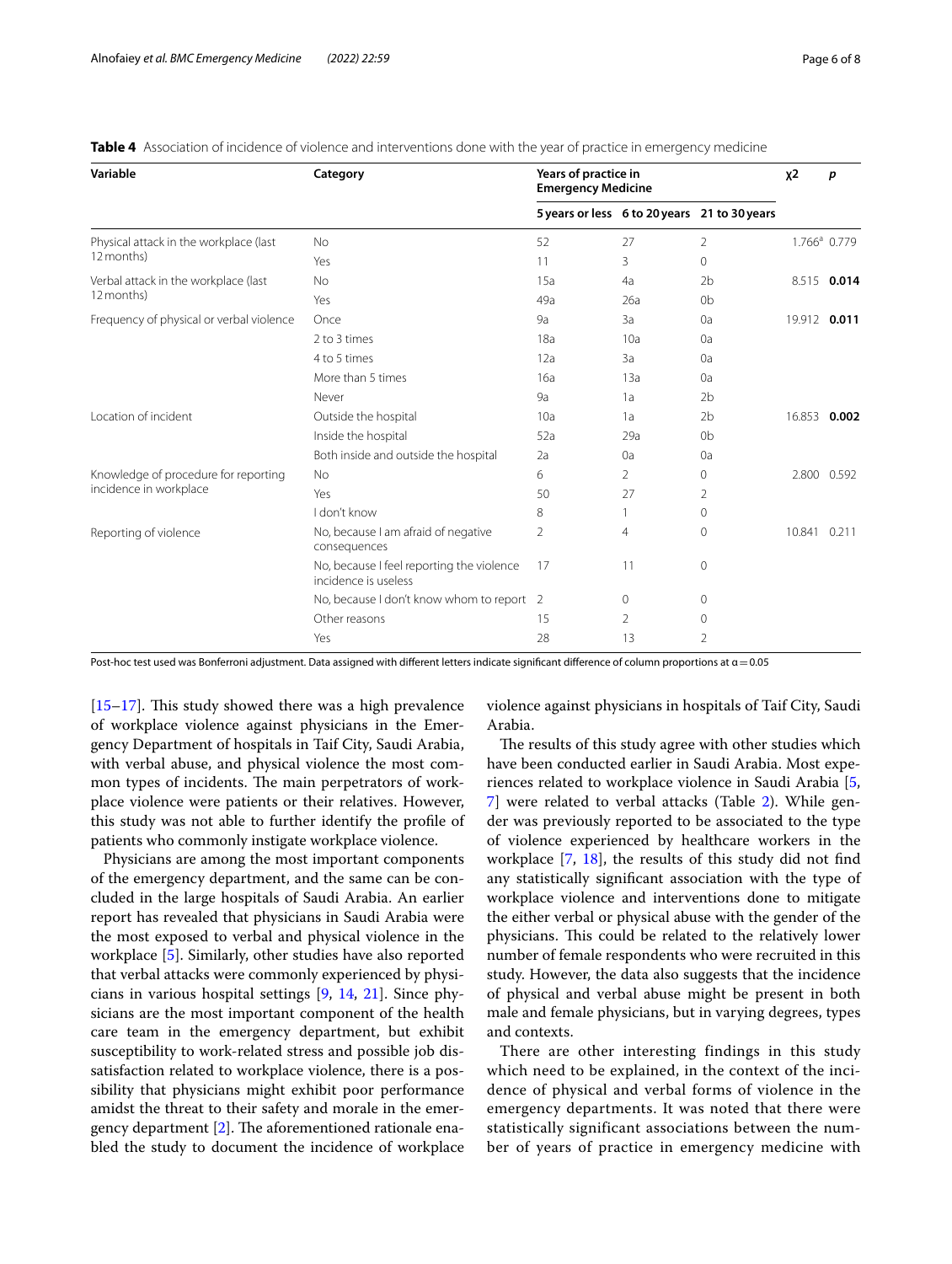the incidence of verbal attack in the workplace, frequency of workplace violence, and location of the incidence for workplace violence. The data suggests that in the current environment in the emergency department in Taif City, Saudi Arabia, physicians who have 5 years or less experience in emergency medicine were the most susceptible to workplace violence in hospital settings. Younger physicians may be viewed as less competent and are easier targets for workplace violence possibly due to unfamiliarity to the environment, lack of mitigating skills and fewer job-related experiences [[1,](#page-7-0) [5\]](#page-7-4). It can also be noted in the data that physicians with fewer experience in emergency medicine are more likely to commit diagnostic errors or choice of intervention in a stressful environment, and may have compromised patient safety and subsequence service in the emergency department, as supported by an earlier report [[1\]](#page-7-0).

In contrast to previous studies about the healthcare workers being indifferent and reporting nothing to mitigate workplace violence in Saudi Arabia [[17](#page-7-14), [20](#page-7-17)], the emergency department physicians in this study exhibited greater assertiveness in addressing both physical and verbal attacks in the workplace by reporting them to senior staff members. While more than 20% of abusive events are unreported, the most common reasons were related to a low threat that is perceived from patient-instigated workplace violence. This implies that the current practice in the hospitals in in the city of Taif, Saudi Arabia involves the encouragement of reporting incidents of workplace violence in the hospital. However, there is a need to elaborate the procedures and mechanisms on how workplace violence is resolved, in favor of the health care worker who experienced violence. In addition, there is dearth of literature on the current sanctions that are given to patients who instigate workplace violence in the institution.

Similar to other studies, the most common instigators of workplace violence against physicians in the emergency department were patients, relatives of patients, and coworkers [[15](#page-7-13), [17–](#page-7-14)[19](#page-7-16)]. While it is acknowledged that the emergency department is innately stressful for patients and their family members [\[22\]](#page-7-19), healthcare workers also share the same predicaments in attending to the needs of the patients while facing the possibility of being susceptible to workplace violence. With the results, it is important to reiterate that workplace violence needs to be addressed, and strategies to capacitate hospitals in protecting the healthcare workers from physical and verbal attacks need to be strengthened [[23](#page-7-20)].

# **Conclusion**

Workplace violence against physicians is a serious issue to be addressed in the emergency department in selected hospitals in Saudi Arabia. The most common instigators are patients, relatives of the patients and other coworkers. The most commonly experienced incidents were verbal attacks, although physical violence was also present. Younger physicians and less experience in emergency medicine were the most susceptible to both verbal and physical violence, although mitigating strategies are present, which includes reporting to senior staff member and police. However, it is also common for physicians to overlook the incidence and do nothing to address the experiences in workplace violence. Despite existing eforts to develop protect healthcare workers, there is still a need to strengthen the policies related to the protection of physicians in the emergency department in Saudi Arabia while mobilizing the health care team.

#### **Abbreviations**

MOH: Ministry of Health; WHO: World Health Organization.

#### **Acknowledgements**

The authors would like to thank all participating physicians for their cooperation.

#### **Authors' contributions**

FMA, OMA, AAA, SFA and AGA contributed to the conception of the study, data collection, analysis of data, and writing of the manuscript. YHA contributed to the conception of the study, analysis, and reviewing the frst and last drafts of the manuscript. All authors read and approved the fnal version of the manuscript.

## **Funding**

The authors declare that there is not a specifc grant for this research from any funding agency.

#### **Availability of data and materials**

The datasets generated and analyzed during this study are not publicly available due to the possibility that some information included in these data might compromise participants' privacy but are available from the corresponding author on reasonable request.

# **Declarations**

## **Ethics approval and consent to participate**

The study was approved by the Institutional Ethics Committee of the Directorate of Health Afairs in Taif, Saudi Ministry of Health (MOH), Research Protocol # HAP-02-T067. All methods were carried out in accordance with relevant guidelines and regulations. Information about the aims of the study was provided for the participants and all participants agreed to participate and provided informed consent electronically before proceeding with the survey.

#### **Consent for publication**

Not applicable.

#### **Competing interests**

The authors declare they have no competing interests.

#### **Author details**

<sup>1</sup> Department of Emergency Medicine, Taif University, Taif, Saudi Arabia. <sup>2</sup>College of Medicine, Taif University, Taif, Saudi Arabia.